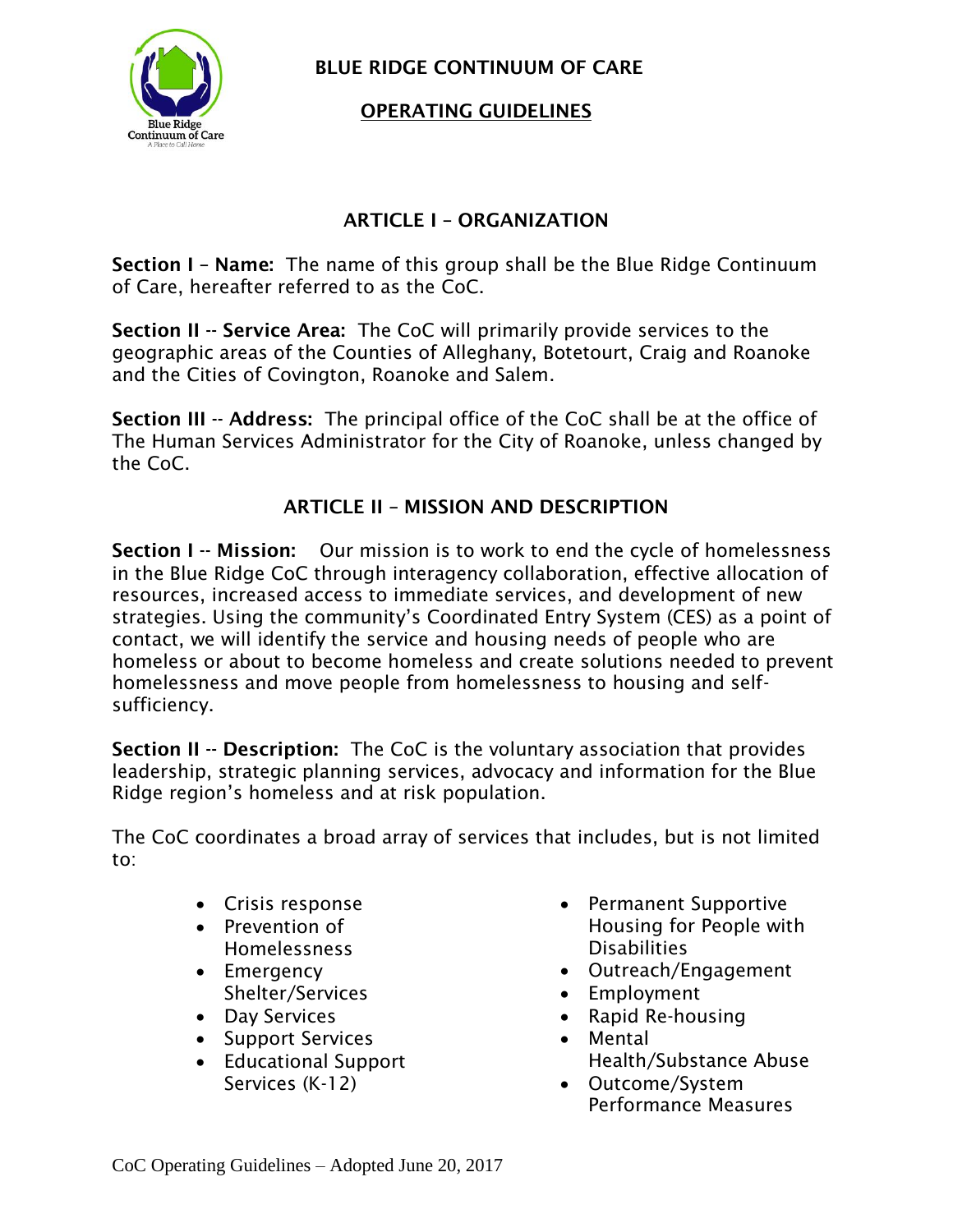The CoC agencies will provide these services through the acquisition of funding from local, state, federal and private sources. The CoC will monitor trends and service models and effectively collaborate with other service providers, local, state and federal governments, congregations, and other concerned organizations.

#### **ARTICLE III – MEMBERSHIP**

**Section I – General Public:** Meetings are open to the general public. Interested persons may attend and participate in discussion but will not have voting rights. Members of the general public may submit a written request for CoC Membership using the CoC Membership Application.

**Section II -- Membership:** Members and individuals on this CoC represent and may include but are not limited to human services agencies, businesses, faith organizations, homeless persons and public agency representatives. The CoC approves Members and categorizes Membership as described below. These will be defined by the current Membership and updated in our bylaws as needed.

- A. **Associations:** human service agencies, businesses, faith organizations and public agencies are examples of associations.
- B. **Individuals:** any single person not related to an association.

**Section III -- Representation and Voting:** Consensus of the group as a whole is considered by this CoC to be the most useful and healthy means of making a decision. However, in the event that a consensus is not forthcoming the following voting regulations will be called upon:

- A. **Associations:** Each association *(human service agency, business, faith organization and public agency)* shall have at least one official representative who attends meetings. Each agency/organization/unit of government that has attended at least one-half of the previous six meetings has one vote. One designee of the official representative may vote in the absence of the official representative.
- B. **Individuals:** Persons who join (attend regular meetings, and participate in the business of the CoC) and who are not connected with and have not been connected with any agency within the past year may have one vote. They may have one vote if they are regular Members of the CoC and have attended at least one-half of the previous 12 meetings.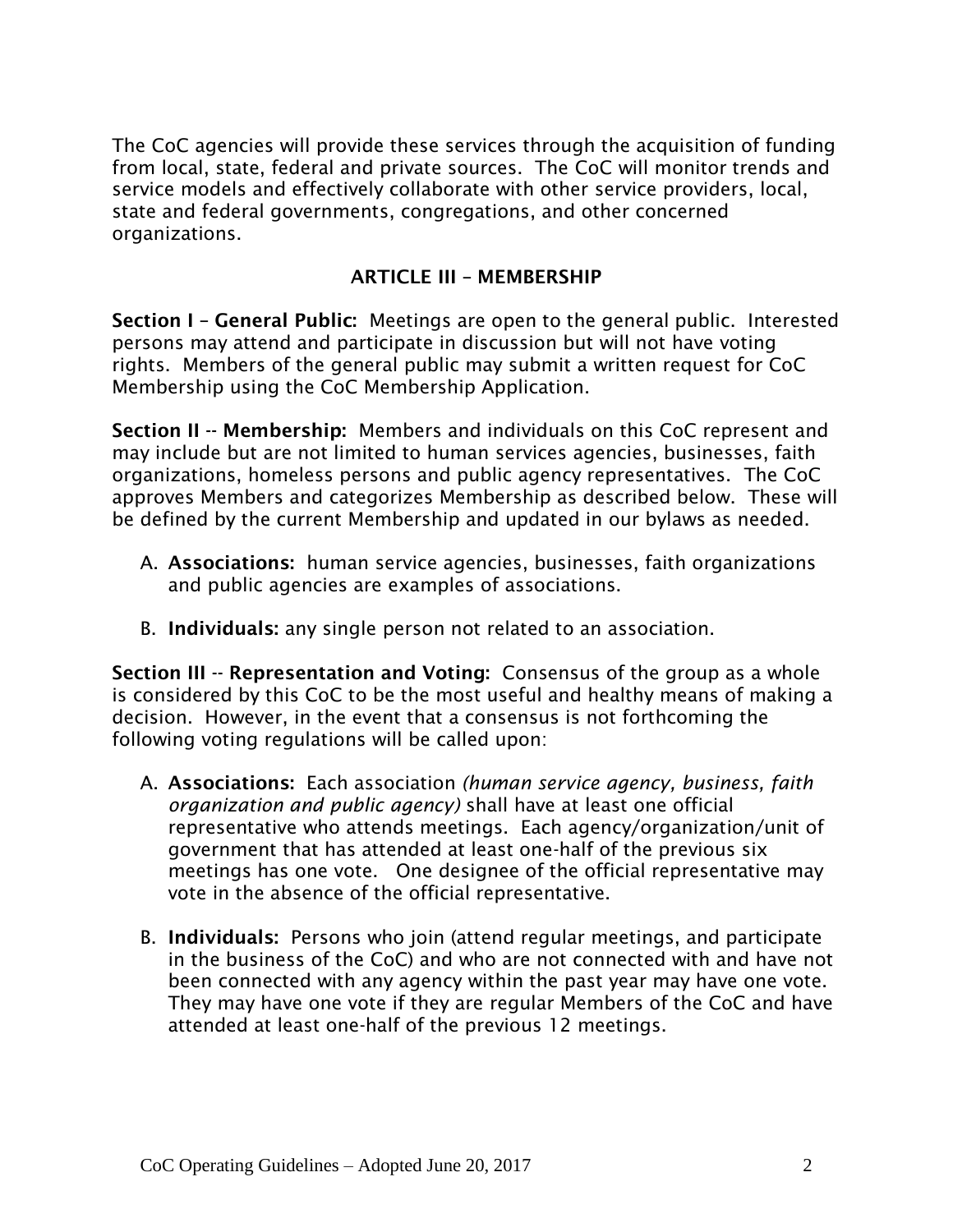#### **Section III – Attendance and Participation**

- A. **Continuum of Care Grantees**: All DHCD-VHSP, ESG, SSO, and PSH grantees, including Executive Directors or program decision makers, are required to actively participate on the CoC, or have a representative actively participating on a working committee, and attend at least onehalf of the previous twelve meetings in order to maintain or be a part of the combined HUD application to receive new funding.
- B. **Other Agencies**: In order to fairly distribute the work on the CoC, each agency shall have at least one official representative actively participating on at least one working committee.
- C. **Individuals:** In order to fairly distribute the work on the CoC, all individual Members are expected to actively participate on one working committee.
- D. **Resignations:** Individuals and agencies may resign by providing written notice to the Chair of the CoC. If a member has missed more than 6 consecutive meetings, they may be removed from the CoC at the discretion of the CoC body. An alternate representative will be requested from the agency to fill that vacancy.

**Section IV -- Meetings:** The full CoC shall meet monthly and as scheduled by the CoC as a whole; all meeting dates shall be posted on the city's website at [www.roanokeva.gov](http://www.roanokeva.gov/) or other sites as determined by the CoC. Special meetings of the Members may be called by a majority of the CoC.

## A. **Quorum:**

- 1. **Regular Meetings:** Those Members present at a regularly scheduled meeting will constitute a quorum. The act of a majority of the Members present shall be the act of the full Membership.
- 2. **Special meetings,** not on the regular schedule, may be called by the Chair of the CoC for the purpose of voting or handling any official business of the CoC. A minimum of one week prior notice must be provided to CoC Members in writing.
- B. **Minutes of Meetings:** Minutes shall be kept of every meeting and shall include, at a minimum, the date, time and place of the meeting, the names of all who are in attendance, the topics discussed, the decisions reached and actions taken, any reports made, and any other information as may be deemed necessary by the Chair. The City of Roanoke's Human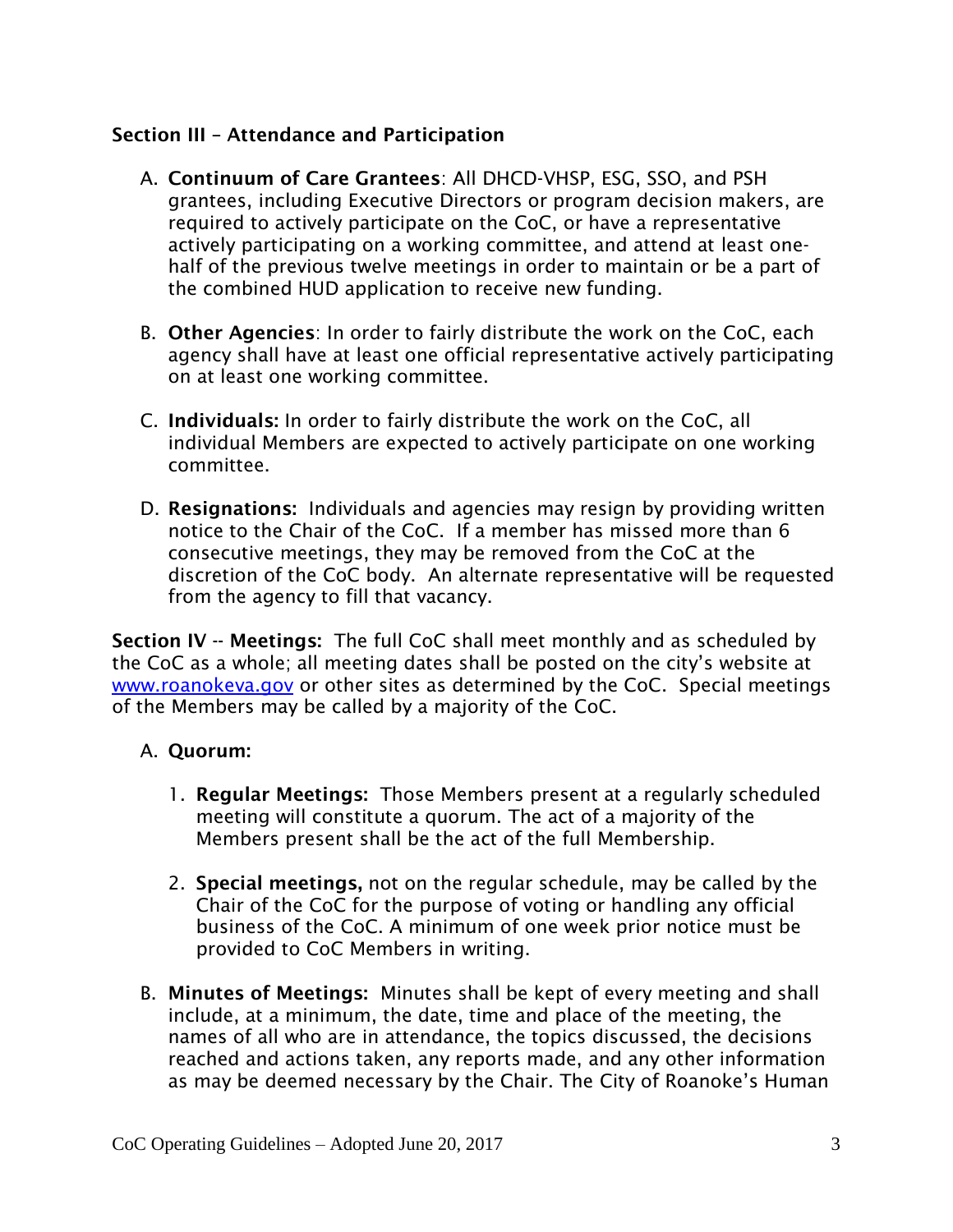Services Administrator will keep official copies of the minutes for a minimum of five years or as is standard for HUD documentation.

**Section V – Conflict of Interest:** No CoC Member of record shall vote on a matter for which s/he or his/her member organization has a vested interest. Members of the CoC and its Committees shall comply with federal, state and local laws.

- A. In general, a conflict of interest occurs when Member takes an action, which results or has the appearance of resulting in personal organizational or professional gain. No Member of the CoC or its Committees shall knowingly take action to influence the conduct of the CoC in such a way as to confer any financial benefit on such Member, his or her family members, spouse or partner, or any organization in which the Member, his or her family members, spouse or partner serves in an official capacity. Service in an official capacity shall include service as an employee, owner, stockholder, director, board member, consultant, or officer that represents any such entity or organization which is seeking or receiving funding through the CoC process, but shall not include service solely as a volunteer (that do not serve as board members or consultants) or recipient of services.
- B. On issues in which a CoC Member has a conflict of interest as described above, neither the Member nor his/her designee may vote. The Member or his/her designee may participate in discussion upon declaring a conflict of interest or other representatives of that agency who are not CoC Members or designees are encouraged to take part in the discussion. CoC Chair will be responsible for monitoring the disclosure of Member's conflicts of interest.
- C. In the event that a matter, which raises a potential conflict of interest, comes before the CoC or its Committees for consideration, recommendation and decision, the Member shall disclose the conflict of interest as soon as he or she becomes aware of it, and the disclosure shall be recorded in the minutes of the meeting.

## **ARTICLE IV – CoC STRUCTURE**

**Section I -- Officers:** The officers of the CoC shall consist of the Chair and Vice Chair for a two-year term. In June, elections will be held for Chair and Vice Chair. Those elected will take office July 1. The secretarial duties will be provided by the CoC planning agency.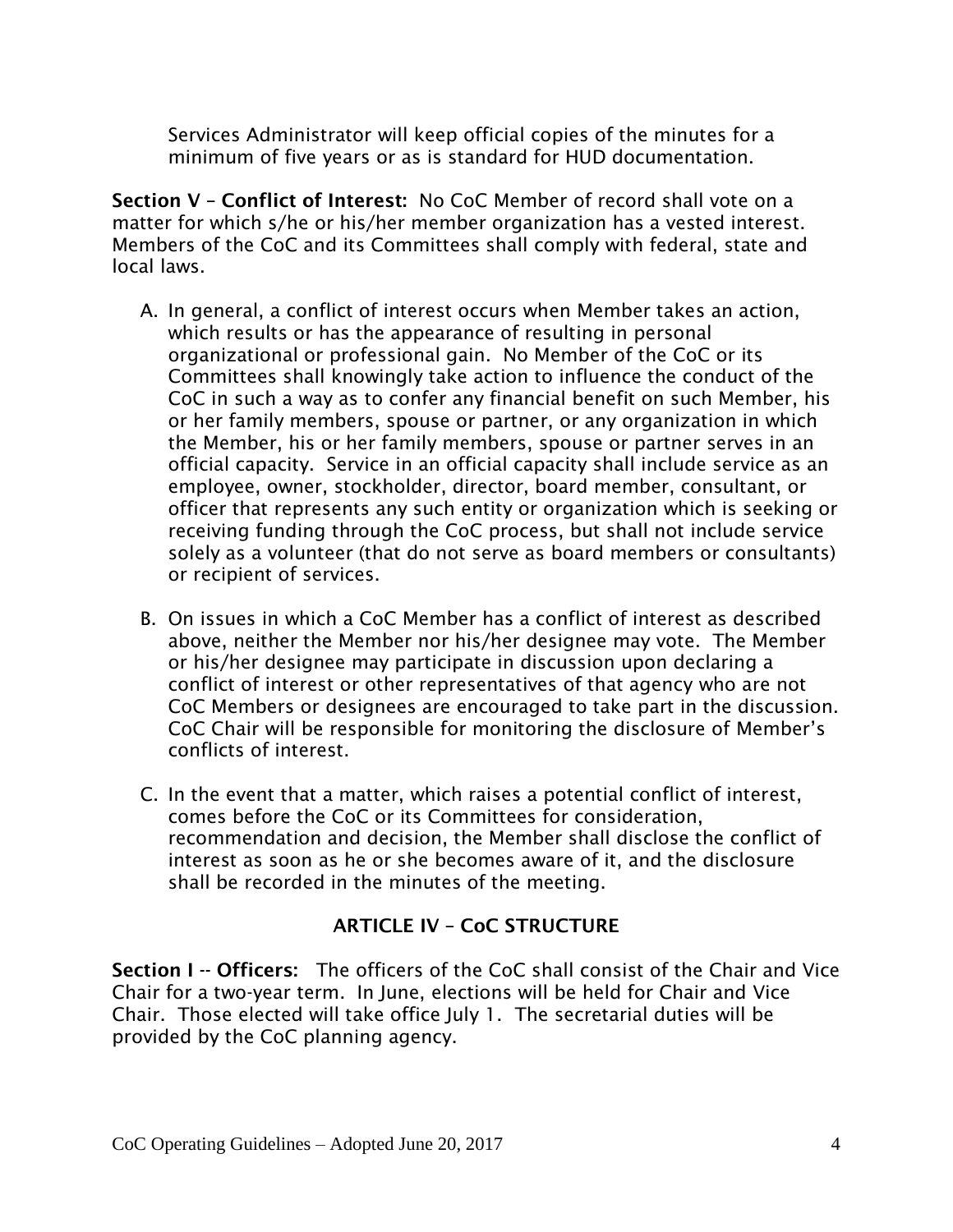# **Section II -- Duties of the Chair:**

- A. Preside at all CoC meetings
- B. Make all committee appointments deemed necessary for the operation of the CoC
- C. Serve as a Member ex-officio of all committees
- D. Provide reports to the CoC as needed
- E. Execute all papers, documents, and instruments ordered to be executed by the CoC
- F. Coordinates the development of Continuum of Care statement to the U.S. Department of Housing & Urban Development (HUD) and to the community
- G. Perform all other such duties usually pertaining to the office of Chair and as determined by the CoC
- H. Publicly represent the CoC
- I. Call special meetings of the CoC

# **Section III -- Duties of the Vice Chair:**

- A. Preside at meetings in the absence of the Chair and serve as otherwise needed in absence of the Chair
- B. Assist the Chair in making committee appointments deemed necessary for the operation of the CoC
- C. Provide reports to the CoC as needed
- D. Perform all other such duties usually pertaining to the office of Vice Chair as determined by the CoC

## **Section IV -- Resignation and Removal:**

The Vice Chair or any standing committee Chair may resign by tendering a written notice to the CoC Chair. The Chair may resign by tendering written notice to the CoC. Any officer or standing committee chair may be removed by the CoC whenever, in the judgment of the CoC, the best interest of the group will be served thereby. A majority vote of the CoC present shall be required to remove an Officer or standing committee chair.

# **ARTICLE V – COMMITTEES**

**Section I -- Standing Committees:** The CoC may establish standing and ad hoc committees as the need arises. All standing and ad hoc committees shall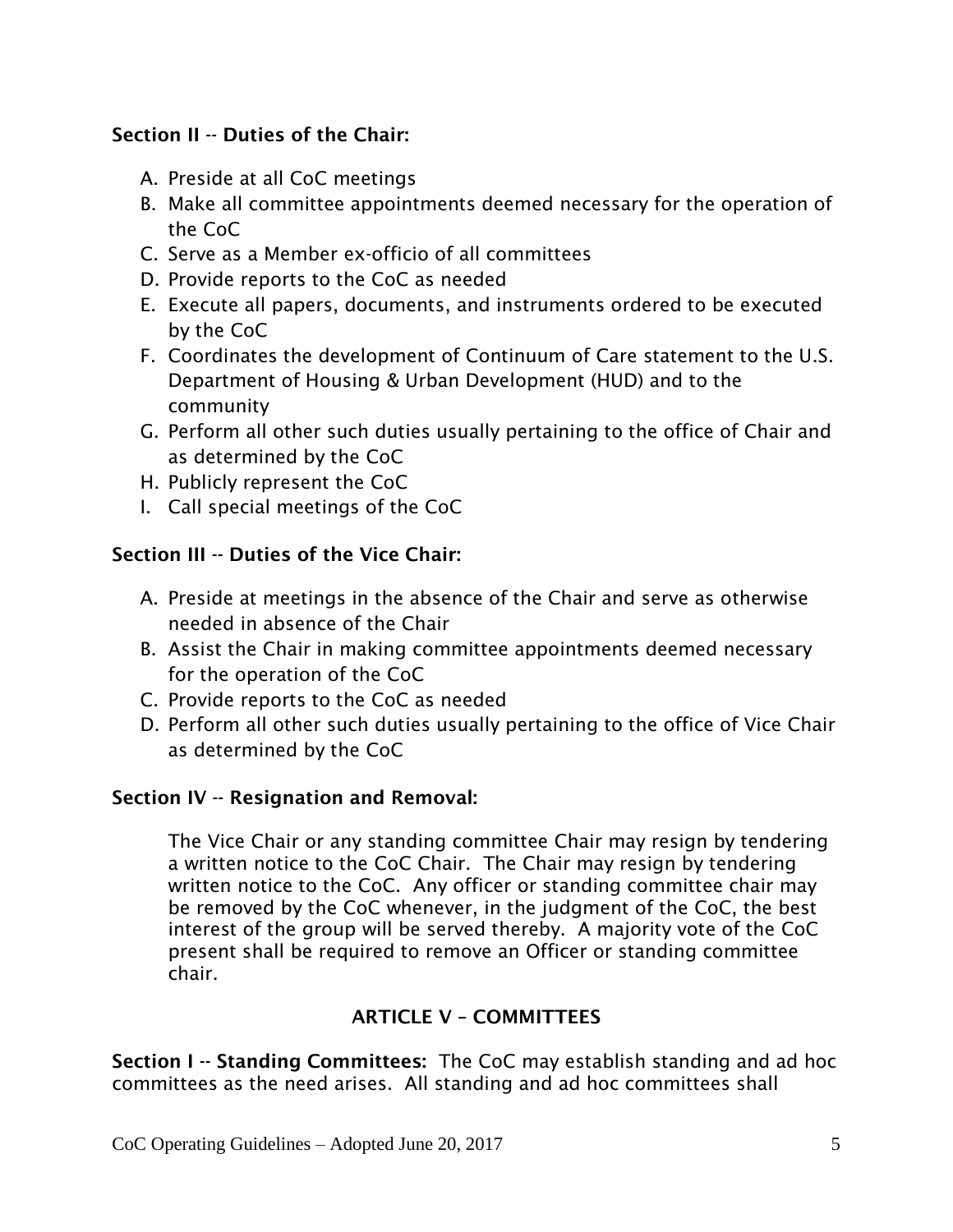consist of sufficient numbers to provide broad representation of the CoC as appropriate. Unless otherwise specified, all Committee Members shall be appointed for a term of one year. The CoC shall specify the duties of the Committee.

#### A. **Executive Committee** –

- 1. Review existing HUD programs
- 2. Review annual progress reports of HUD funded projects
- 3. Develop guidelines for project ranking committee
- 4. Make recommendations to CoC for ranking committee members
- 5. Other on-going tasks as appointed by the CoC committee
- B. **Blue Ridge Community Assistance Network (BRCAN), a/k/a HMIS** developing information sharing protocols, HMIS standard operating procedures, and provider training to guide HMIS implementation, coordinating with CoC on HMIS selection and implementation process; identifying existing provider database and determining how to relay information between systems, building provider awareness and buy-in; assessing agency hardware and training needs, and equipping agencies with computers, internet connections, and technical support resources. The planning entity for the CoC will assist in gaps analysis and implementation of the annual Point in Time Count and Housing Inventory data collection.
- C. **Coordinated Entry System** The role of this committee is to aid in the establishment and operation of a centralized or Coordinated Entry system that provides a process for conducting comprehensive assessments of housing and services needs for individuals and families. This group will also focus on viewing the local homeless response as a coordinated system of homeless assistance options as opposed to homeless assistance programs and funding sources that operate independently in a community. To facilitate this perspective the CoC will measure performance as a coordinated system, in addition to analyzing performance by specific projects or project types
- D. **Project Ranking Committee** consists of Members appointed by the CoC.
	- 1. Appointed annually to serve for the duration of the current CoC funding cycle
	- 2. Review proposals and prioritize projects using guidelines approved by the CoC
	- 3. Present recommendations to the CoC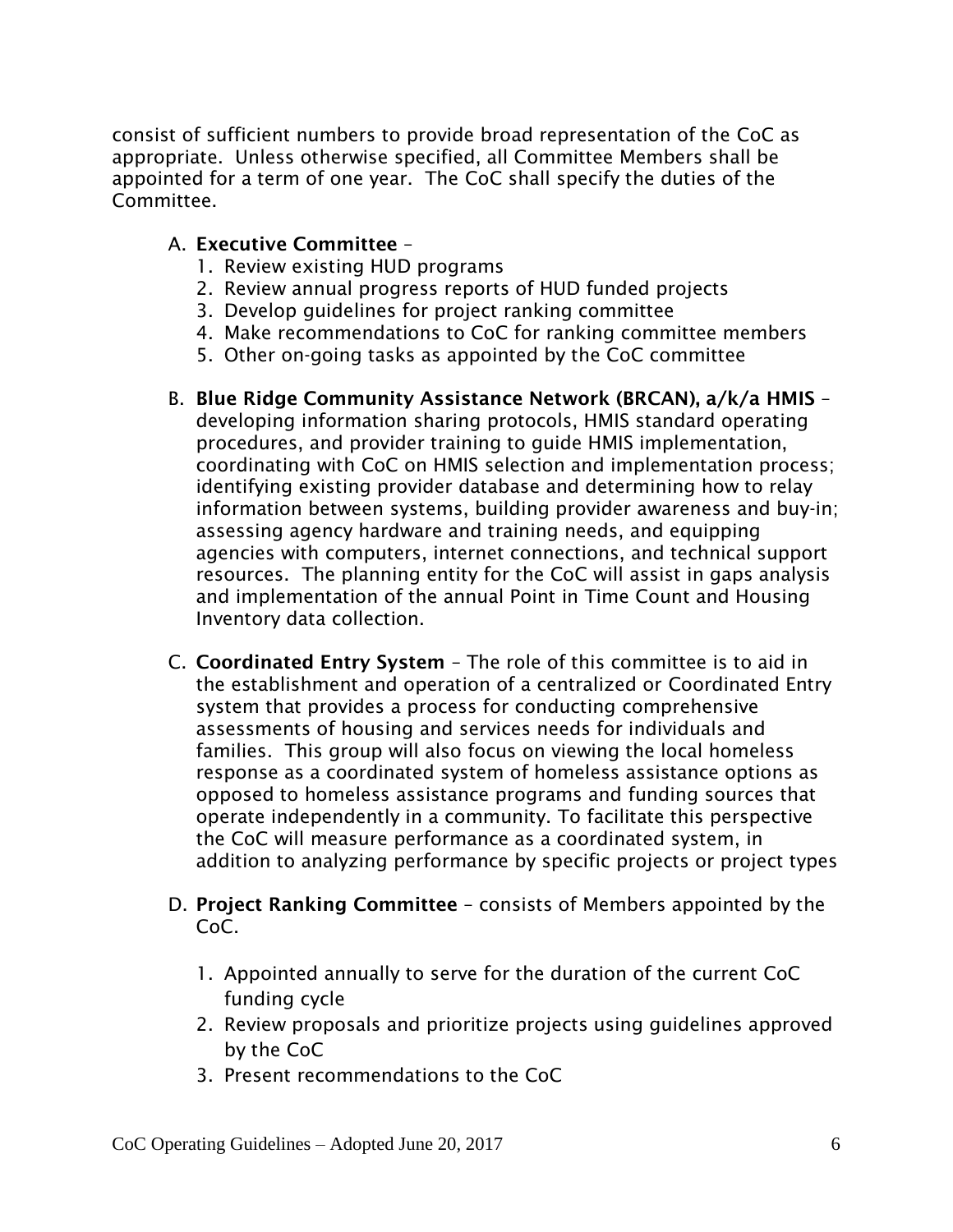**Section II – Ad Hoc Committees** (Special Committees): There shall be special committees as the CoC may create, the Membership and duties of which shall be as determined by the CoC. A special committee shall limit its activities to the accomplishment of the task for which it is appointed and shall have no power to act except such as is specifically conferred by the CoC. Upon completion of the task for which appointed, a special committee shall stand discharged.

**Section III -- Committee Activities:** Business conducted within established committees will follow the same rules established herein for the overall CoC activities.

**Section IV -- Limitations on Committee Authority:** The CoC must approve all recommendations of the Standing and Ad Hoc Committees before action may be taken. No commitments on behalf of the CoC may be made by any committee chair or members of any committees without the approval of the CoC.

## **ARTICLE VI – APPEALS**

**Section I – Membership:** Individuals and organizations denied membership on the CoC may appeal in writing to the Blue Ridge Interagency Council on Homelessness (BRICH), whose decision is final.

**Section II – Project Ranking:** Individuals or organizations questioning the ranking process should be directed to:

City of Roanoke Department of Planning, Building & Development Division of HUD Community Resources 215 Church Avenue, SW Roanoke, VA 24011-1538 Phone: 540.853.6804

## **ARTICLE VII – GENERAL PROVISIONS**

**Section I -- Fiscal Year:** The fiscal year of the CoC shall be from July 1 through June 30.

**Section II -- Parliamentary Authority:** In the absence of consensus, the rules contained in the current edition of Robert's Rules of Order, Newly Revised, shall be the parliamentary authority for all matters of procedures.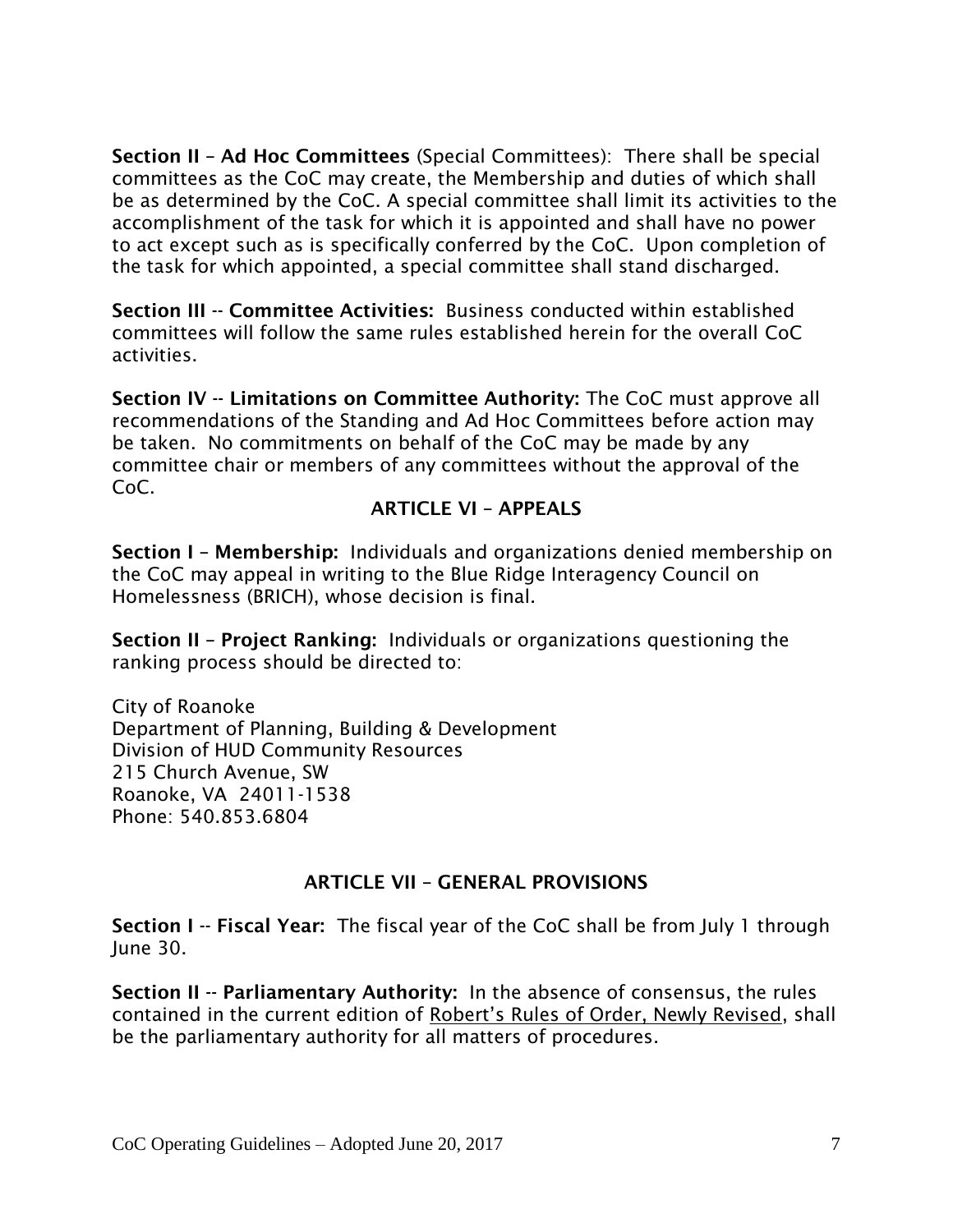#### **ARTICLE VIII – ADOPTION AND AMENDMENT OF GUIDELINES**

These Guidelines may be amended at a regular or special meeting of the CoC by a majority affirmative vote of the Members present and voting on a bi-annual basis. The forgoing guidelines were adopted by action of the CoC on June 20, 2017,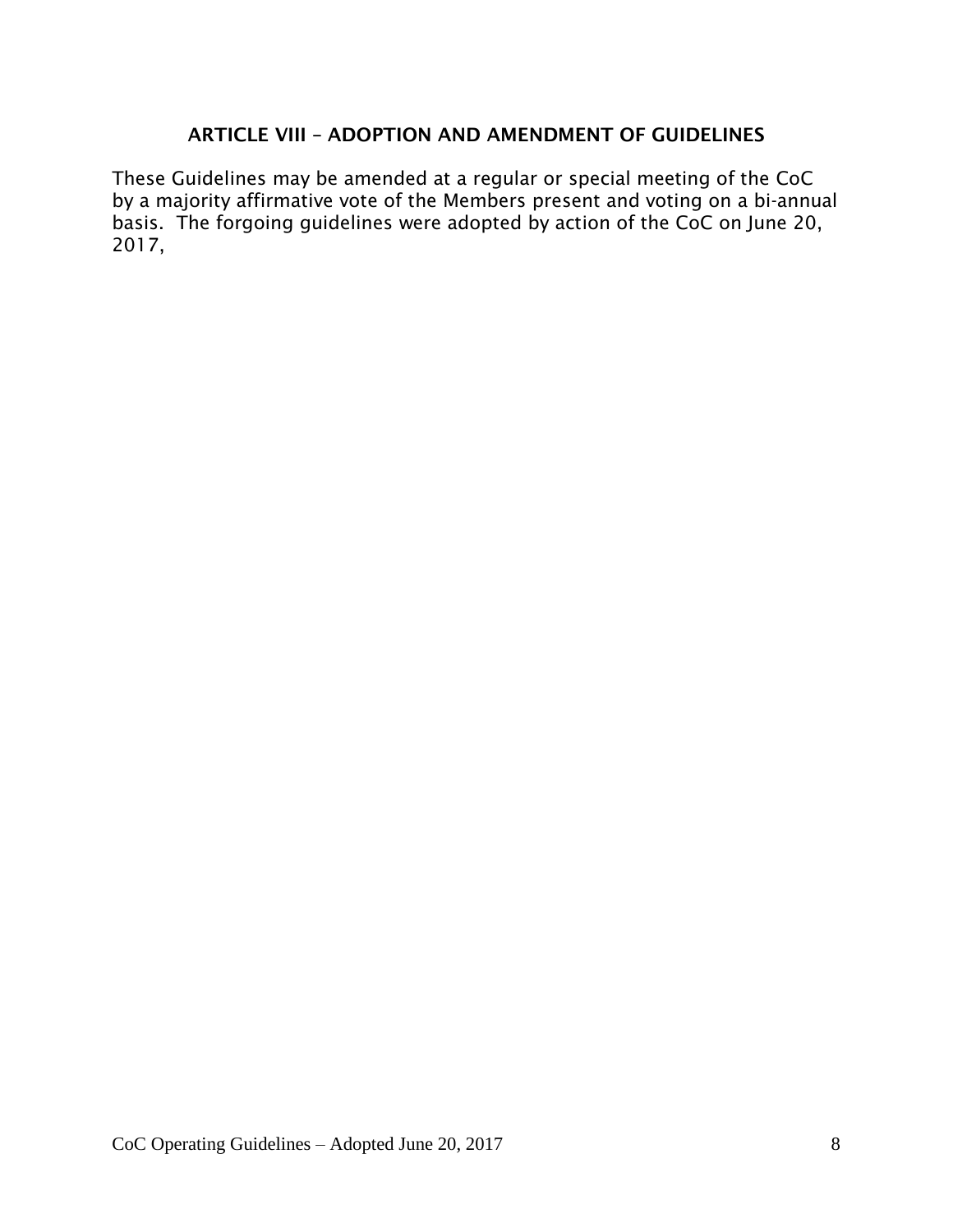# **Blue Ridge Continuum of Care**

Membership Application

| Name:      |                                                                                            |
|------------|--------------------------------------------------------------------------------------------|
| Agency:    |                                                                                            |
| Address:   |                                                                                            |
|            |                                                                                            |
| Telephone: |                                                                                            |
|            |                                                                                            |
|            | Brief Statement regarding your interest/participation on the Blue Ridge Continuum of Care: |
|            |                                                                                            |
|            |                                                                                            |
|            |                                                                                            |
|            |                                                                                            |
|            |                                                                                            |
|            |                                                                                            |
|            |                                                                                            |
|            |                                                                                            |
|            |                                                                                            |
|            |                                                                                            |
|            |                                                                                            |
|            |                                                                                            |
|            |                                                                                            |

Please forward completed application to:

Continuum of Care Chairperson 339 Salem Avenue, SW Roanoke, VA 24016